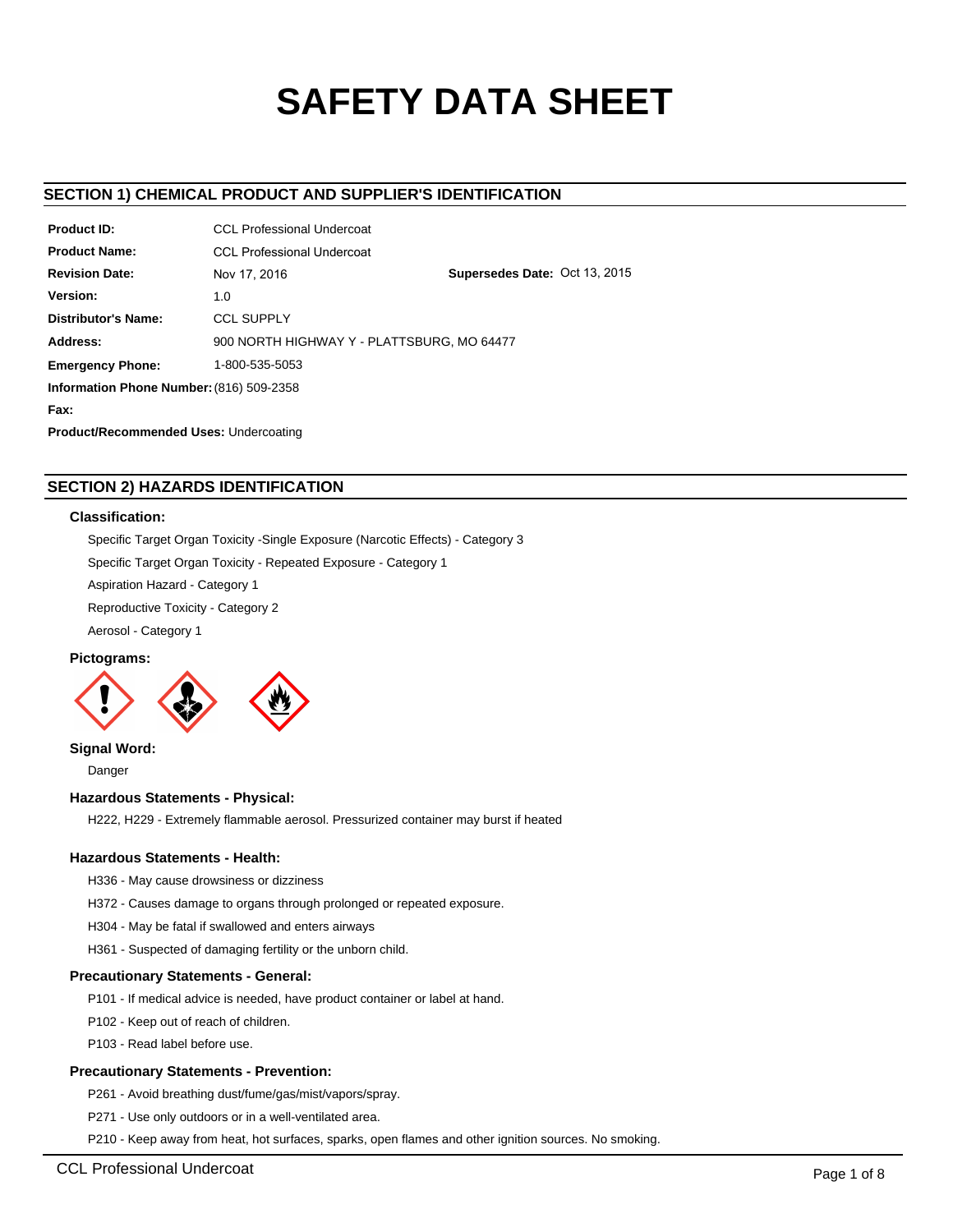- P264 Wash thoroughly after handling.
- P270 Do not eat, drink or smoke when using this product.
- P202 Do not handle until all safety precautions have been read and understood.
- P280 Wear eye protection/face protection.
- P211 Do not spray on an open flame or other ignition source.
- P251 Do not pierce or burn, even after use.

#### **Precautionary Statements - Response:**

P304 + P340 - IF INHALED: Remove person to fresh air and keep comfortable for breathing.

P314 - Get medical advice/attention if you feel unwell.

- P301 + P310 IF SWALLOWED: Immediately call a POISON CENTER or doctor/physician.
- P331 Do NOT induce vomiting.
- P308 + P313 IF exposed or concerned: Get medical advice/attention.

#### **Precautionary Statements - Storage:**

P403 + P405 - Store in a well-ventilated place. Store locked up.

P410 - Protect from sunlight.

P412 - Do not expose to temperatures exceeding 50°C/122°F.

#### **Precautionary Statements - Disposal:**

P501 - Dispose of contents and container in accordance with all local, regional, national and international regulations.

# **SECTION 3) COMPOSITION / INFORMATION ON INGREDIENTS**

| <b>CAS</b>   | <b>Chemical Name</b>   | % By Weight   |
|--------------|------------------------|---------------|
| 0000471-34-1 | CALCIUM CARBONATE      | 22% - 38%     |
| 0008052-42-4 | <b>BITUMENS</b>        | 22% - 38%     |
| 0000108-88-3 | <b>TOLUENE</b>         | 9% - 24%      |
| 0064742-88-7 | MEDIUM MINERAL SPIRITS | 4% - 11%      |
| 0000074-98-6 | <b>PROPANE</b>         | 4% - 11%      |
| 0000106-97-8 | <b>BUTANE</b>          | $2\% - 6\%$   |
| 0000075-28-5 | <b>ISOBUTANE</b>       | $1.0\% - 3\%$ |
|              |                        |               |

## **SECTION 4) FIRST-AID MEASURES**

#### **Inhalation:**

Remove source of exposure or move person to fresh air and keep comfortable for breathing.

If exposed/feel unwell/concerned: Call a POISON CENTER/doctor.

Eliminate all ignition sources if safe to do so.

#### **Eye Contact:**

Remove source of exposure or move person to fresh air. Rinse eyes cautiously with lukewarm, gently flowing water for several minutes, while holding the eyelids open. Remove contact lenses, if present and easy to do. Continue rinsing for a duration of 15-20 minutes. Take care not to rinse contaminated water into the unaffected eye or onto the face. If eye irritation persists: Get medical advice/attention.

#### **Skin Contact:**

Take off immediately all contaminated clothing, shoes and leather goods (e.g. watchbands, belts). Gently blot or brush away excess product. Wash with plenty of lukewarm, gently flowing water for a duration of 15-20 minutes. Call a POISON CENTER/doctor if you feel unwell. Store contaminated clothing under water and wash before reuse or discard.

#### **Ingestion:**

Rinse mouth. Do NOT induce vomiting. Immediately call a POISON CENTER/doctor. If vomiting occurs naturally, lie on your side, in the recovery position.

Never give anything by mouth to an unconscious or convulsing victim. Keep person warm and quiet.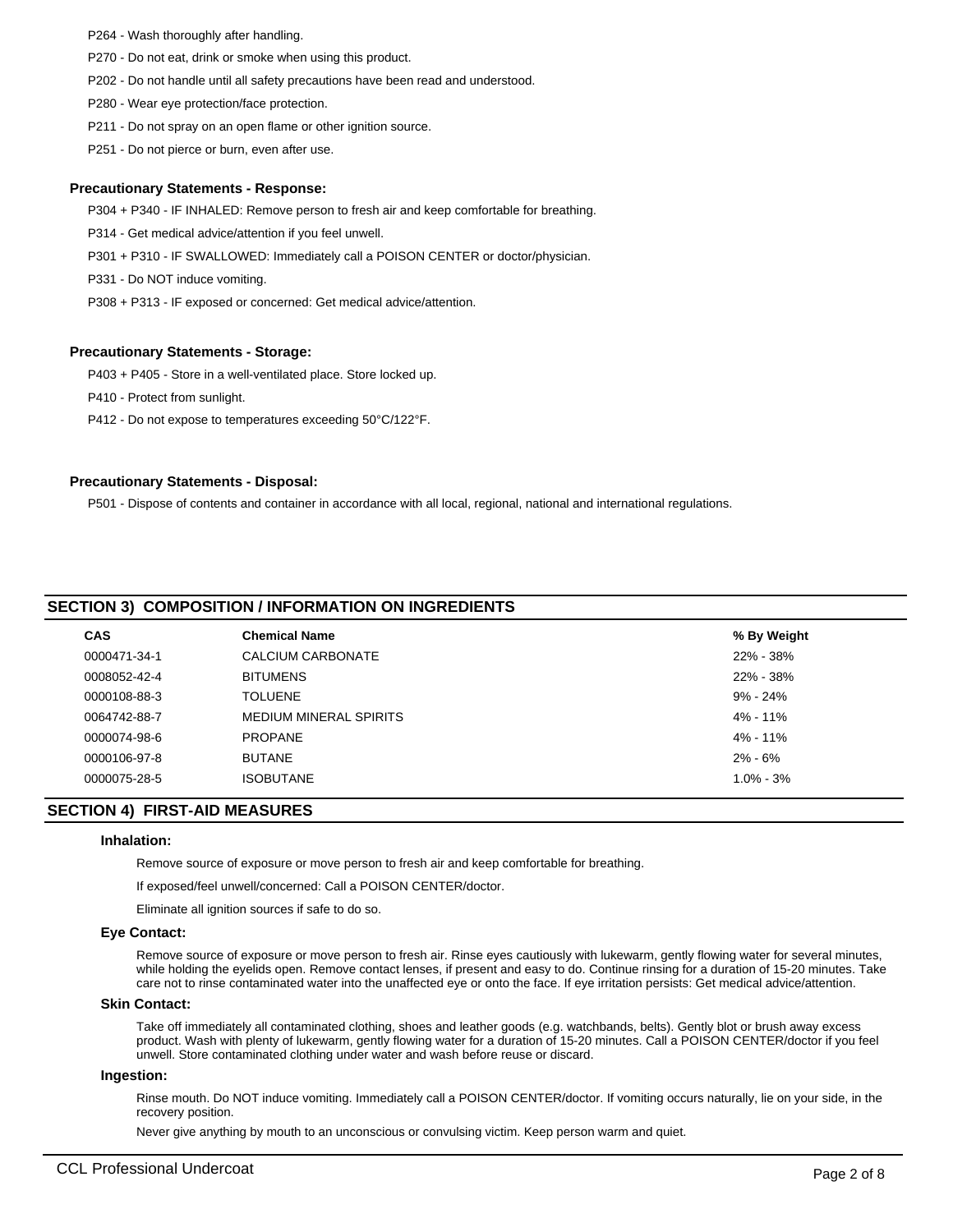#### **Suitable Extinguishing Media:**

Use water, fog, dry chemical, or carbon dioxide.

Carbon dioxide can displace oxygen. Use caution when applying carbon dioxide in confined spaces. Simultaneous use of foam and water on the same surface is to be avoided as water destroys the foam.

#### **Unsuitable Extinguishing Media:**

Water may be ineffective but can be used to cool containers exposed to heat or flame.

#### **Specific Hazards in Case of Fire:**

Contents under pressure. Keep away from ignition sources and open flames. Exposure of containers to extreme heat and flames can cause them to rupture often with violent force.

Aerosol cans may rupture when heated.

Heated cans may burst.

In fire, will decompose to carbon dioxide, carbon monoxide

#### **Fire-Fighting Procedures:**

Isolate immediate hazard area and keep unauthorized personnel out. Stop spill/release if it can be done safely. Move undamaged containers from immediate hazard area if it can be done safely. Water spray may be useful in minimizing or dispersing vapors and to protect personnel.

Dispose of fire debris and contaminated extinguishing water in accordance with official regulations.

#### **Special Protective Actions:**

Wear protective pressure self-contained breathing apparatus (SCBA)and full turnout gear.

Care should always be exercised in dust/mist areas.

# **SECTION 6) ACCIDENTAL RELEASE MEASURES**

#### **Emergency Procedure:**

Flammable/combustible material.

ELIMINATE all ignition sources (no smoking, flares, sparks, or flames in immediate area). Stay upwind; keep out of low areas. Immediately turn off or isolate any source of ignition. Keep unnecessary people away; isolate hazard area and deny entry. Do not touch or walk through spilled material. Clean up immediately. Use absorbent sweeping compound to soak up material and put into suitable container for proper disposal.

#### **Recommended Equipment:**

Wear safety glasses and gloves.

#### **Personal Precautions:**

ELIMINATE all ignition sources (no smoking, flares, sparks, or flames in immediate area). Use explosion proof equipment. Avoid breathing vapor. Avoid contact with skin, eye or clothing. Do not touch damaged containers or spilled materials unless wearing appropriate protective clothing.

#### **Environmental Precautions:**

Stop spill/release if it can be done safely. Prevent spilled material from entering sewers, storm drains, other unauthorized drainage systems and natural waterways by using sand, earth, or other appropriate barriers.

#### **SECTION 7) HANDLING AND STORAGE**

#### **General:**

For industrial and institutional use only. For use by trained personnel only. Keep away from children. Wash hands after use. Do not get in eyes, on skin or on clothing. Do not breathe vapors or mists. Use good personal hygiene practices. Eating, drinking and smoking in work areas is prohibited. Remove contaminated clothing and protective equipment before entering eating areas. Eyewash stations and showers should be available in areas where this material is used and stored.

#### **Ventilation Requirements:**

Use only with adequate ventilation to control air contaminants to their exposure limits. The use of local ventilation is recommended to control emissions near the source.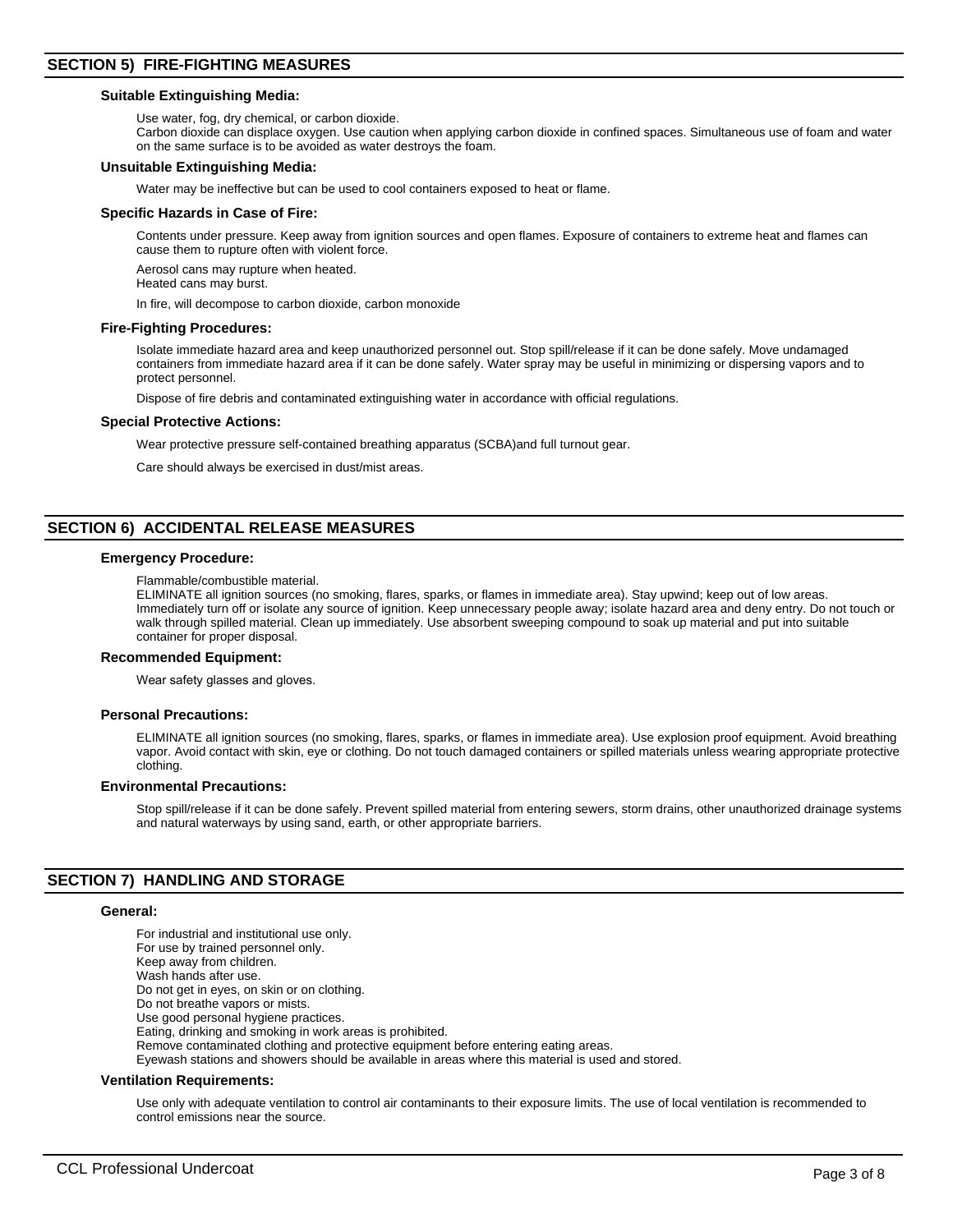## **Storage Room Requirements:**

Keep container(s) tightly closed and properly labeled. Store in cool, dry, well-ventilated areas away from heat, direct sunlight and incompatibilities. Store in approved containers and protect against physical damage. Keep containers securely sealed when not in use. Indoor storage should meet OSHA standards and appropriate fire codes. Containers that have been opened must be carefully resealed to prevent leakage. Empty container retain residue and may be dangerous.

Do not cut, drill, grind, weld, or perform similar operations on or near containers. Do not pressurize containers to empty them. Ground all structures, transfer containers and equipment to conform to the national electrical code. Use procedures that prevent static electrical sparks. Static electricity may accumulate and create a fire hazard.

Store at temperatures below 120°F.

# **SECTION 8) EXPOSURE CONTROLS, PERSONAL PROTECTION**

# **Eye Protection:**

Chemical goggles, safety glasses with side shields or vented/splash proof goggles. Contact lenses may absorb irritants. Particles may adhere to lenses and cause corneal damage.

# **Skin Protection:**

Wear gloves, long sleeved shirt, long pants and other protective clothing as required to minimize skin contact.

Use of gloves approved to relevant standards made from the following materials may provide suitable chemical protection: PVC, neoprene or nitrile rubber gloves. Suitability and durability of a glove is dependent on usage, e.g. frequency and duration of contact, chemical resistance of glove material, glove thickness, dexterity. Always seek advice from glove suppliers. Contaminated gloves should be replaced. Chemical-resistant clothing is recommended to avoid prolonged contact. Avoid unnecessary skin contact.

# **Respiratory Protection:**

If engineering controls do not maintain airborne concentrations to a level which is adequate to protect worker, a respiratory protection program that meets or is equivalent to OSHA 29 CFR 1910.134 and ANSI Z88.2 should be followed. Check with respiratory protective equipment suppliers. Where air-filtering respirators are suitable, select an appropriate combination of mask and filter. Select a filter suitable for combined particulate/organic gases and vapors.

When spraying more than one half can continuously or more than one can consecutively, use NIOSH approved respirator.

| <b>Chemical Name</b>               | <b>OSHA</b><br>TWA<br>(ppm) | <b>OSHA</b><br>TWA<br>(mg/m3) | <b>OSHA</b><br><b>STEL</b><br>(ppm) | <b>OSHA</b><br><b>STEL</b><br>(mg/m3) | <b>OSHA</b><br>Tables (Z1,<br>Z2, Z3) | <b>OSHA</b><br>Carcinogen | <b>OSHA</b><br>Skin<br>designation | <b>NIOSH</b><br><b>TWA</b><br>(ppm) | <b>NIOSH</b><br>TWA<br>(mg/m3) | <b>NIOSH</b><br><b>STEL</b><br>(ppm) | <b>NIOSH</b><br><b>STEL</b><br>(mg/m3) | <b>NIOSH</b><br>Carcinogen |
|------------------------------------|-----------------------------|-------------------------------|-------------------------------------|---------------------------------------|---------------------------------------|---------------------------|------------------------------------|-------------------------------------|--------------------------------|--------------------------------------|----------------------------------------|----------------------------|
| <b>BITUMENS</b>                    |                             |                               |                                     |                                       |                                       |                           |                                    |                                     |                                |                                      |                                        |                            |
| <b>BUTANE</b>                      |                             |                               |                                     |                                       |                                       |                           |                                    | 800                                 | 1900                           |                                      |                                        |                            |
| <b>CALCIUM</b><br><b>CARBONATE</b> |                             | $[15]$ ; $[5 (a)]$ ;          |                                     |                                       |                                       |                           |                                    |                                     | 10,5a                          |                                      |                                        |                            |
| <b>ISOBUTANE</b>                   |                             |                               |                                     |                                       |                                       |                           |                                    | 800                                 | 1900                           |                                      |                                        |                            |
| <b>PROPANE</b>                     | 1000                        | 1800                          |                                     |                                       |                                       |                           |                                    | 1000                                | 1800                           |                                      |                                        |                            |
| <b>TOLUENE</b>                     | $200 (a)$ /<br>300 ceiling  | 0.2                           | 500ppm<br>/10 minutes<br>(a)        |                                       | 1,2                                   |                           |                                    | 100                                 | 375                            | 150                                  | 560                                    |                            |

| Chemical Name               | <b>ACGIH</b><br><b>TWA</b><br>(ppm)                | <b>ACGIH</b><br><b>TWA</b><br>(mg/m3) | <b>ACGIH</b><br><b>STEL</b><br>(ppm) | <b>ACGIH</b><br><b>STEL</b><br>(mg/m3) |
|-----------------------------|----------------------------------------------------|---------------------------------------|--------------------------------------|----------------------------------------|
| <b>BITUMENS</b>             |                                                    | 0.5                                   |                                      |                                        |
| <b>BUTANE</b>               | 1000                                               |                                       |                                      |                                        |
| <b>CALCIUM</b><br>CARBONATE |                                                    |                                       |                                      |                                        |
| <b>ISOBUTANE</b>            | 1000                                               |                                       |                                      |                                        |
| <b>PROPANE</b>              | See<br>Appendix<br>F: Minimal<br>Oxygen<br>Content |                                       |                                      |                                        |
| <b>TOLUENE</b>              | 20                                                 | 0.2                                   |                                      |                                        |

# **SECTION 9) PHYSICAL AND CHEMICAL PROPERTIES**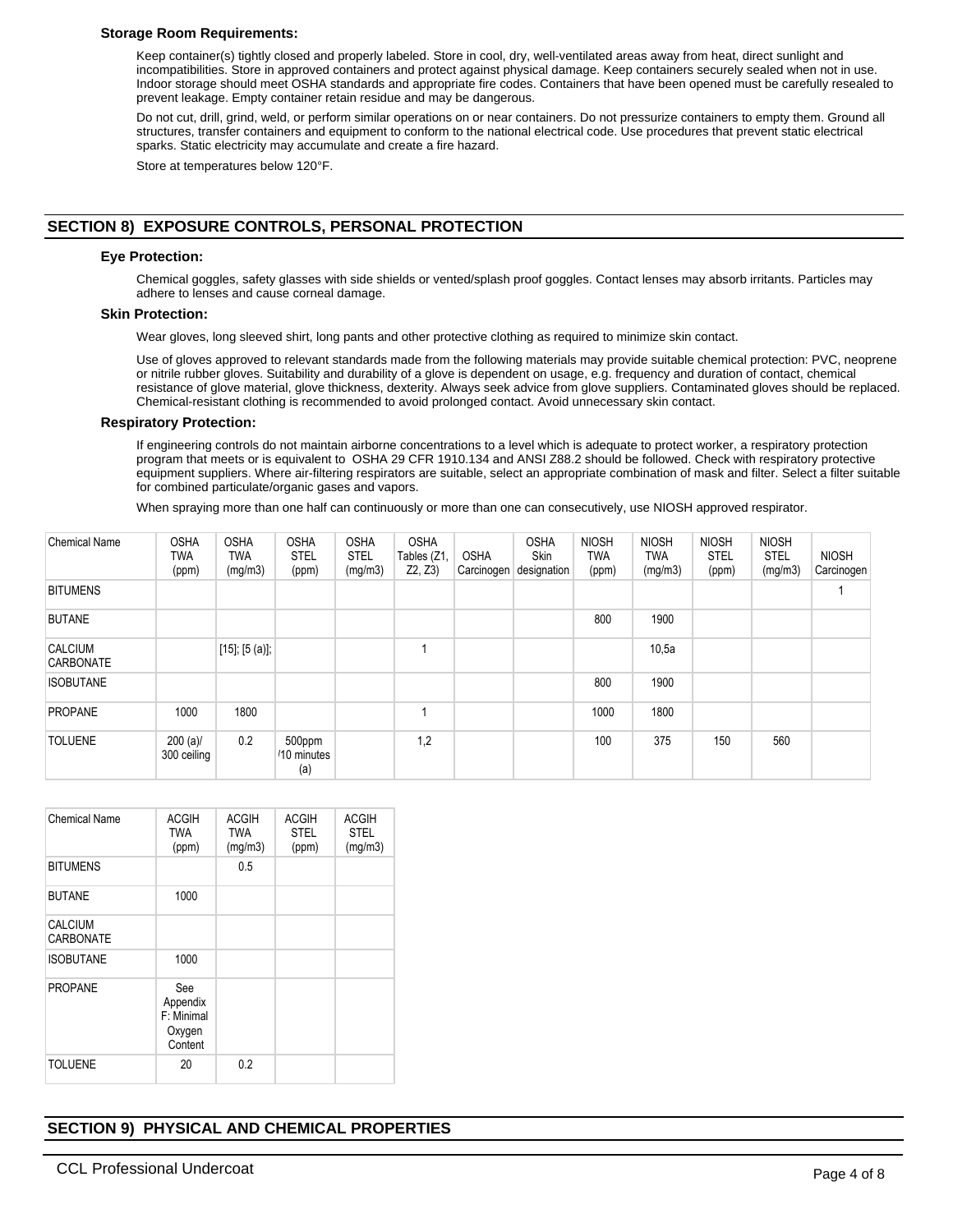# **Physical and Chemical Properties**

| Density                      | 7.88656 lb/gal         |
|------------------------------|------------------------|
| Density VOC                  | 3.07576 lb/gal         |
| % VOC                        | 39.00000%              |
| VOC Actual                   | 3.07576 lb/gal         |
| <b>VOC Actual</b>            | 368.56822 g/l          |
| <b>VOC Regulatory</b>        | 3.07576 lb/gal         |
| <b>VOC Regulatory</b>        | 368.56822 g/l          |
| Appearance                   | Asphalt                |
| Odor Threshold               | N.A.                   |
| <b>Odor Description</b>      | N.A.                   |
| pH                           | N.A.                   |
| <b>Water Solubility</b>      | Nil                    |
| Flammability                 | Flashpoint below 73 °F |
| Flash Point Symbol           | N.A.                   |
| <b>Flash Point</b>           | $<$ 0 $\degree$ F      |
| Viscosity                    | N.A.                   |
| Lower Explosion Level        | $\mathbf{1}$           |
| <b>Upper Explosion Level</b> | 36.5                   |
| Vapor Density                | Slower than ether      |
| <b>Melting Point</b>         | N.A.                   |
| <b>Freezing Point</b>        | N.A.                   |
| Low Boiling Point            | 0 °F                   |
| <b>High Boiling Point</b>    | 395 °F                 |
| Decomposition Pt             | $\mathbf 0$            |
| Auto Ignition Temp           | N.A.                   |
| <b>Evaporation Rate</b>      | Slower than ether      |
|                              |                        |

# **SECTION 10) STABILITY AND REACTIVITY**

# **Stability:**

Stable.

# **Conditions to Avoid:**

High temperatures.

#### **Incompatible Materials:**

None known.

# **Hazardous Reactions/Polymerization:**

Will not occur.

#### **Hazardous Decomposition Products:**

In fire, will decompose to carbon dioxide, carbon monoxide.

# **SECTION 11) TOXICOLOGICAL INFORMATION**

#### **Skin Corrosion/Irritation:**

Overexposure will cause defatting of skin.

# **Serious Eye Damage/Irritation:**

Overexposure will cause redness and burning sensation.

#### **Carcinogenicity:**

No data available

# **Germ Cell Mutagenicity:**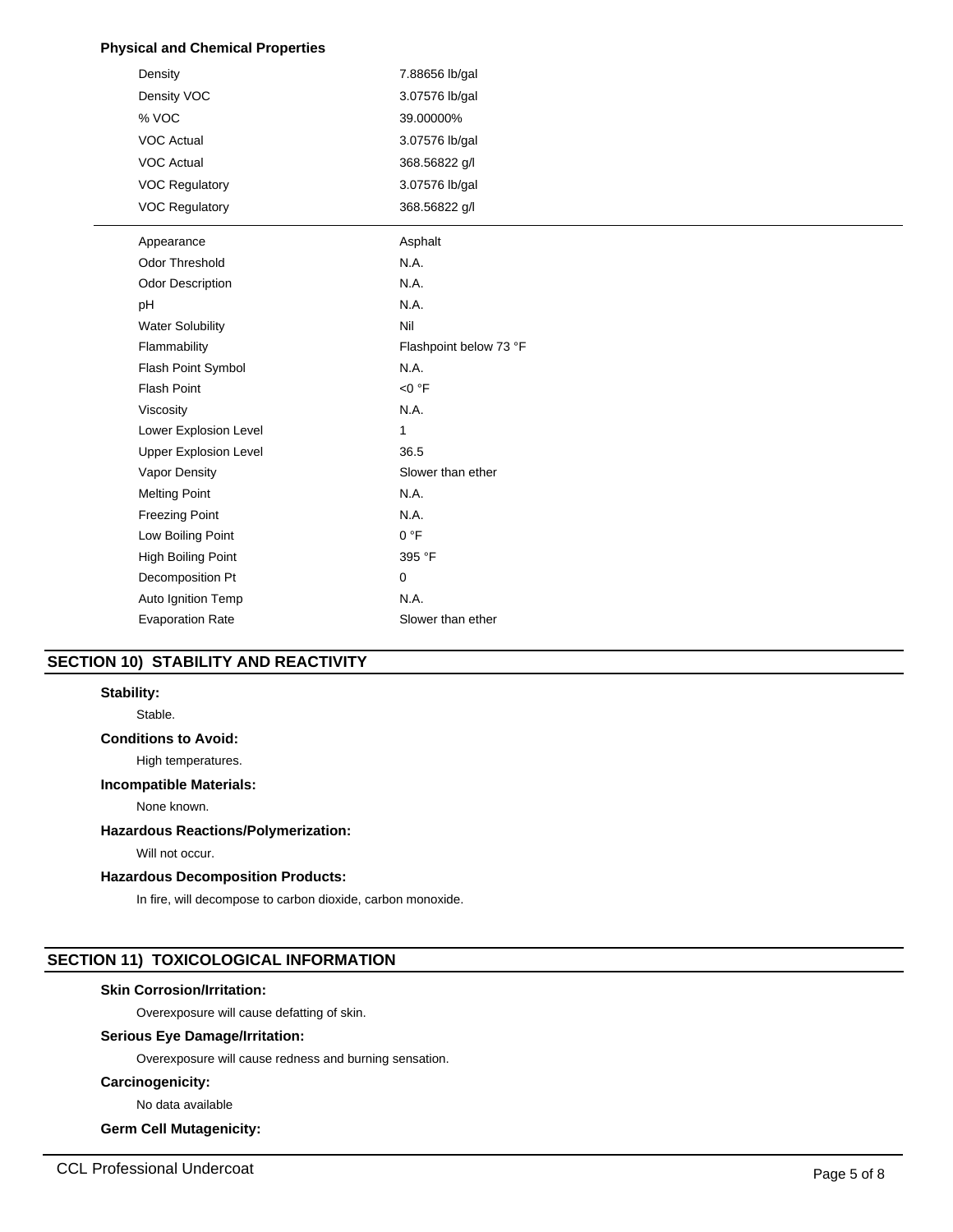#### No data available

#### **Reproductive Toxicity:**

Suspected of damaging fertility or the unborn child.

#### **Respiratory/Skin Sensitization:**

No data available

#### **Specific Target Organ Toxicity - Single Exposure:**

May cause drowsiness or dizziness

#### **Specific Target Organ Toxicity - Repeated Exposure:**

Causes damage to organs through prolonged or repeated exposure.

#### **Aspiration Hazard:**

May be fatal if swallowed and enters airways

#### **Acute Toxicity:**

Inhalation: effect of overexposure include irritation of respiratory tract, headache, dizziness, nausea, and loss of coordination. Extreme overexposure may result in unconsciousness and possibly death.

#### 0000108-88-3 TOLUENE

LC50 (rat): 8800 ppm (4-hour exposure) (2) LC50 (rat): 6000 ppm (6-hour exposure) (3)

LD50 (oral, rat): 2600 to 7500 mg/kg (3,5,11,17) LD50 (oral, neonatal rat): less than 870 mg/kg (3) LD50 (dermal, rabbit): 12,225 mg/kg (reported as 14.1 ml/kg) (1)

0000075-28-5 ISOBUTANE

LC50 (mouse, inhalation): 520,000 ppm (52%); 2-hour exposure.(4)

0000106-97-8 BUTANE

LC50 (mouse): 202000 ppm (481000 mg/m3) (4-hour exposure); cited as 680 mg/L (2-hour exposure) (9) LC50 (rat): 276000 ppm (658000 mg/m3) (4-hour exposure); cited as 658 mg/L (4- hour exposure) (9)

#### **Chronic Exposure**

0000108-88-3 TOLUENE

TERATOGENIC EFFECTS:Toluene has been Classified as POSSIBLE for humans.

#### **Potential Health Effects - Miscellaneous**

0000108-88-3 TOLUENE

Increased susceptibility to the effects of this material may be observed in people with preexisting disease of any of the following: central nervous system, kidneys, liver, respiratory system, skin. Can be absorbed through the skin in harmful amounts. Recurrent overexposure may result in liver and kidney injury. High airborne levels have produced irregular heart beats in animals and occasional palpitations in humans. Rats exposed to very high airborne levels have exhibited high frequency hearing deficits. The significance of this to man is unknown. WARNING: This chemical is known to the State of California to cause birth defects or other reproductive harm.

#### 0008052-42-4 BITUMENS

Is an IARC carcinogen. Occupational exposures to straight-run bitumens and their emissions during road paving are possibly carcinogenic to humans (Group 2B)

#### 0064742-88-7 MEDIUM MINERAL SPIRITS

Increased susceptibility to the effects of this material may be observed in people with preexisting disease of any of the following: central nervous system, kidneys, liver, respiratory system, skin. This substance may cause damage to any of the following organs/systems: blood, central nervous system, eyes, kidneys, liver, lungs, reproductive system, skin. Laboratory studies with rats have shown that petroleum distillates can cause kidney damage and kidney or liver tumors. These effects were not seen in similar studies with guinea pigs, dogs, or monkeys. Several studies evaluating petroleum workers have not shown a significant increase of kidney damage or an increase in kidney or liver tumors.

# **SECTION 12) ECOLOGICAL INFORMATION**

#### **Toxicity:**

No data available.

#### **Persistence and Degradability:**

No data available.

#### **Bio-Accumulative Potential:**

No data available.

# **Mobility in Soil:**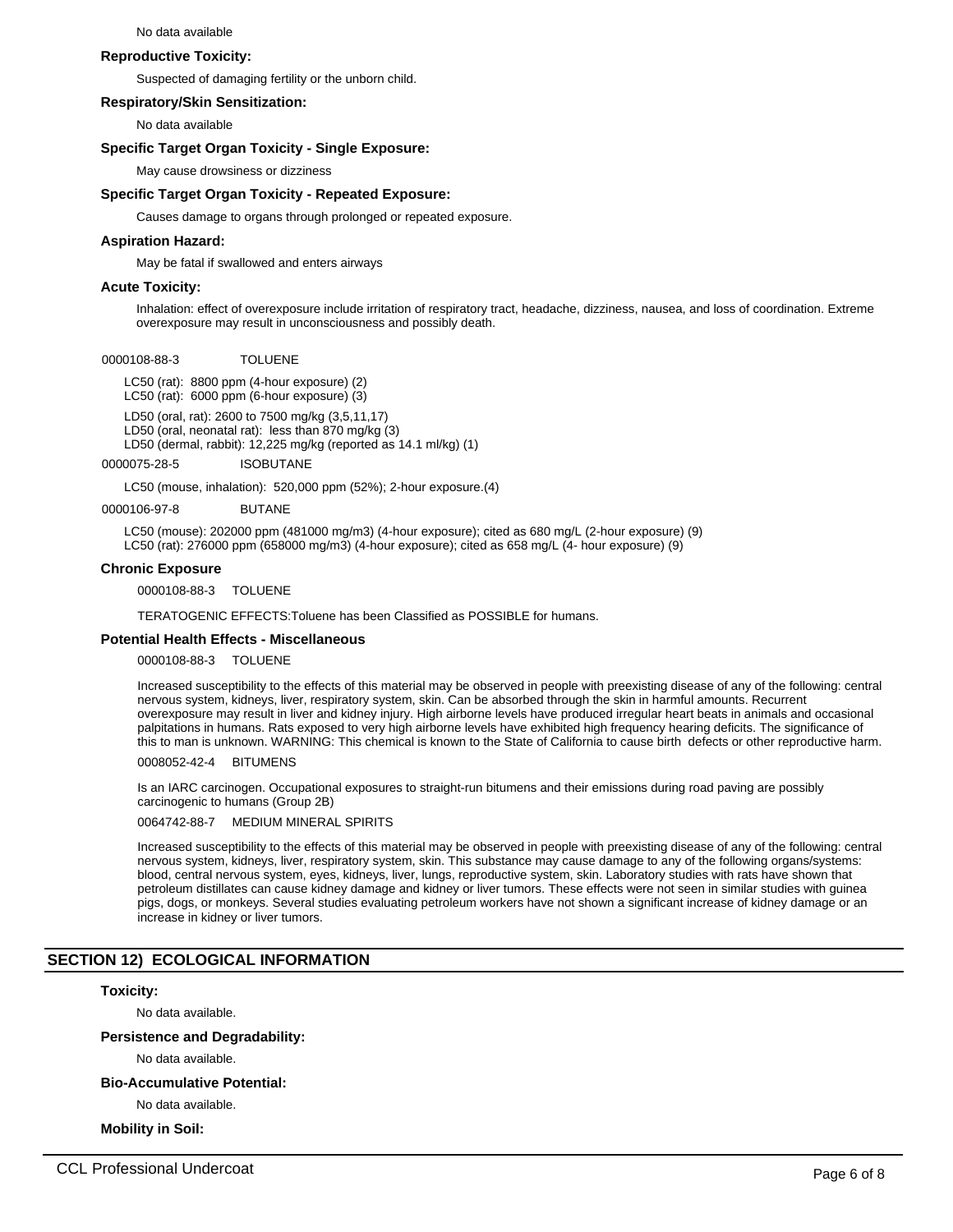#### **Other Adverse Effects:**

No data available.

## **SECTION 13) DISPOSAL CONSIDERATIONS**

### **Water Disposal:**

Under RCRA, it is the responsibility of the user of the product, to determine at the time of disposal whether the product meets RCRA criteria for hazardous waste. Waste management should be in full compliance with federal, state, and local laws.

Empty containers retain product residue which may exhibit hazards of material, therefore do not pressurize, cut, glaze, weld or use for any other purposes. Return drums to reclamation centers for proper cleaning and reuse.

## **SECTION 14) TRANSPORT INFORMATION**

#### **U.S. DOT Information:**

Consumer Commodity, ORM-D

#### **IMDG Information:**

Consumer Commodity, ORM-D

#### **IATA Information:**

Consumer Commodity, ORM-D

# **SECTION 15) REGULATORY INFORMATION**

| CAS          | <b>Chemical Name</b>                    | % By Weight | <b>Requlation List</b>                                                                                                 |
|--------------|-----------------------------------------|-------------|------------------------------------------------------------------------------------------------------------------------|
| 0000471-34-1 | CALCIUM CARBONATE                       |             | 22% - 38% SARA312, TSCA, OSHA                                                                                          |
| 0008052-42-4 | <b>BITUMENS</b>                         |             | 22% - 38% SARA312, TSCA, ACGIH                                                                                         |
| 0000108-88-3 | <b>TOLUENE</b>                          |             | 9% - 24% CERCLA, HAPS, SARA312, SARA313, VOC, TSCA, RCRA, OH TOX, ACGIH, CA Prop65 - California<br>Proposition 65,OSHA |
| 0064742-88-7 | <b>MEDIUM MINERAL</b><br><b>SPIRITS</b> |             | 4% - 11% SARA312, VOC TSCA                                                                                             |
| 0000074-98-6 | <b>PROPANE</b>                          |             | 4% - 11% SARA312, VOC, TSCA, ACGIH, OSHA                                                                               |
| 0000106-97-8 | <b>BUTANE</b>                           |             | 2% - 6% SARA312, VOC TSCA, ACGIH                                                                                       |
| 0000075-28-5 | <b>ISOBUTANE</b>                        |             | 1.0% - 3% SARA312, VOC TSCA, ACGIH                                                                                     |

# **SECTION 16) OTHER INFORMATION**

#### **Glossary:**

\* There are points of differences between OSHA GHS and UN GHS. In 90% of the categories, they can be used interchangeably, but for the Skin Corrosion/Irritant Category and the Specific Target Organ Toxicity (Single and Repeated Exposure) Categories. In these cases, our system will say UN GHS.

ACGIH- American Conference of Governmental Industrial Hygienists; ANSI- American National Standards Institute; Canadian TDG-Canadian Transportation of Dangerous Goods; CAS- Chemical Abstract Service; Chemtrec- Chemical Transportation Emergency Center (US); CHIP- Chemical Hazard Information and Packaging; DSL- Domestic Substances List; EC- Equivalent Concentration; EH40 (UK)- HSE Guidance Note EH40 Occupational Exposure Limits; EPCRA- Emergency Planning and Community Right-To-Know Act; ESL- Effects screening levels; HMIS- Hazardous Material Information Service; LC- Lethal Concentration; LD- Lethal Dose; NFPA- National Fire Protection Association; OEL- Occupational Exposure Limits; OSHA- Occupational Safety and Health Administration, US Department of Labor; PEL- Permissible Exposure Limit; SARA (Title III)- Superfund Amendments and Reauthorization Act; SARA 313- Superfund Amendments and Reauthorization Act, Section 313; SCBA- Self-Contained Breathing Apparatus; STEL- Short Term Exposure Limit; TCEQ - Texas Commission on Environmental Quality; TLV- Threshold Limit Value; TSCA- Toxic Substances Control Act Public Law 94-469; TWA

- Time Weighted Value; US DOT- US Department of Transportation; WHMIS- Workplace Hazardous Materials Information System.